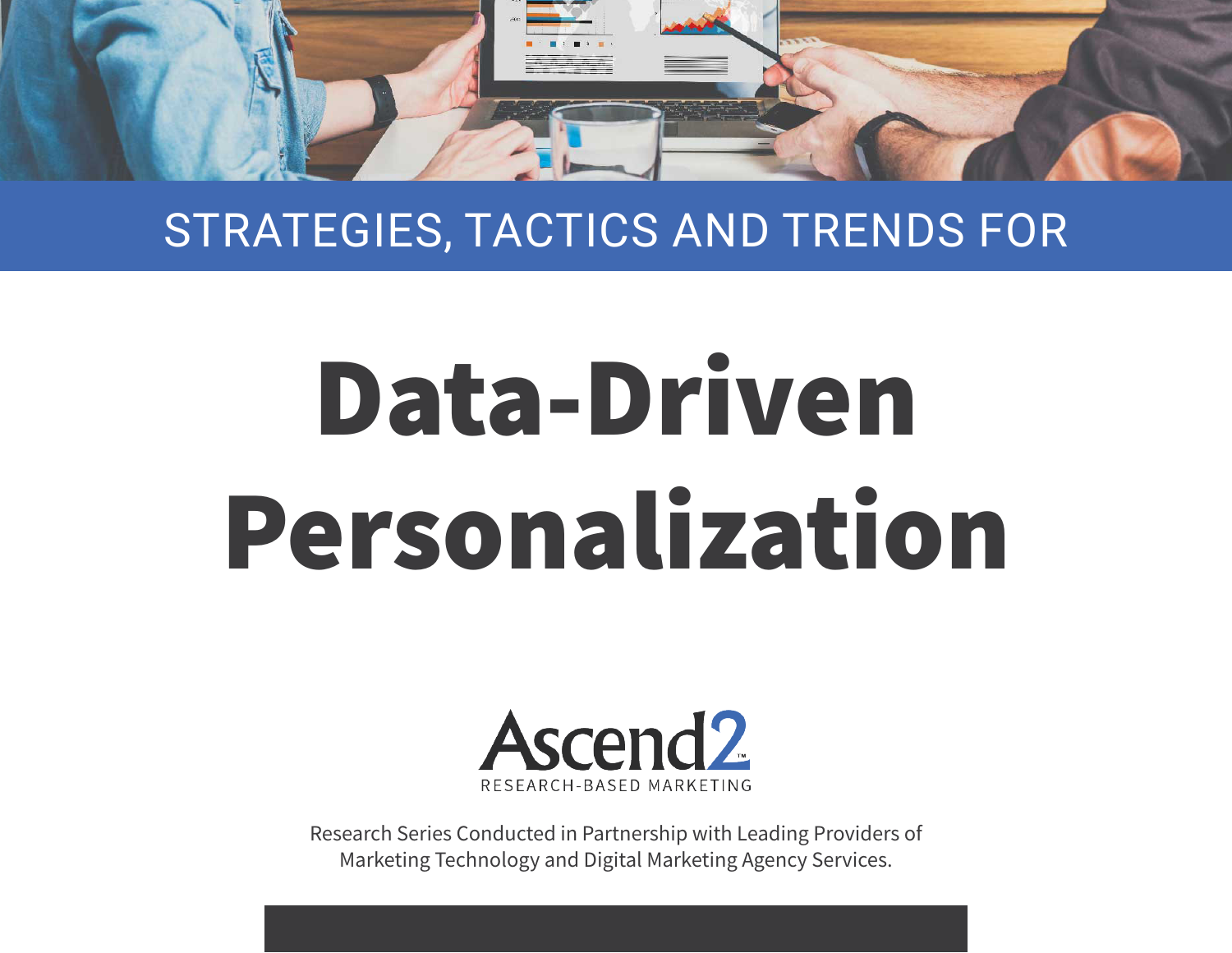#### Table of Contents

- 4. Data-Driven Personalization
- 5. Primary Objectives
- 6. Strategic Success
- 7. Critical Challenges
- 8. Objectives Versus Challenges
- 9. How Total Budget is Changing
- 10. Types of Marketing Data
- 11. Most Effective Use of Resources
- 12. Location of Utilization
- 13. How Effectiveness is Changing
- 14. Ascend2 Research Partner Programs

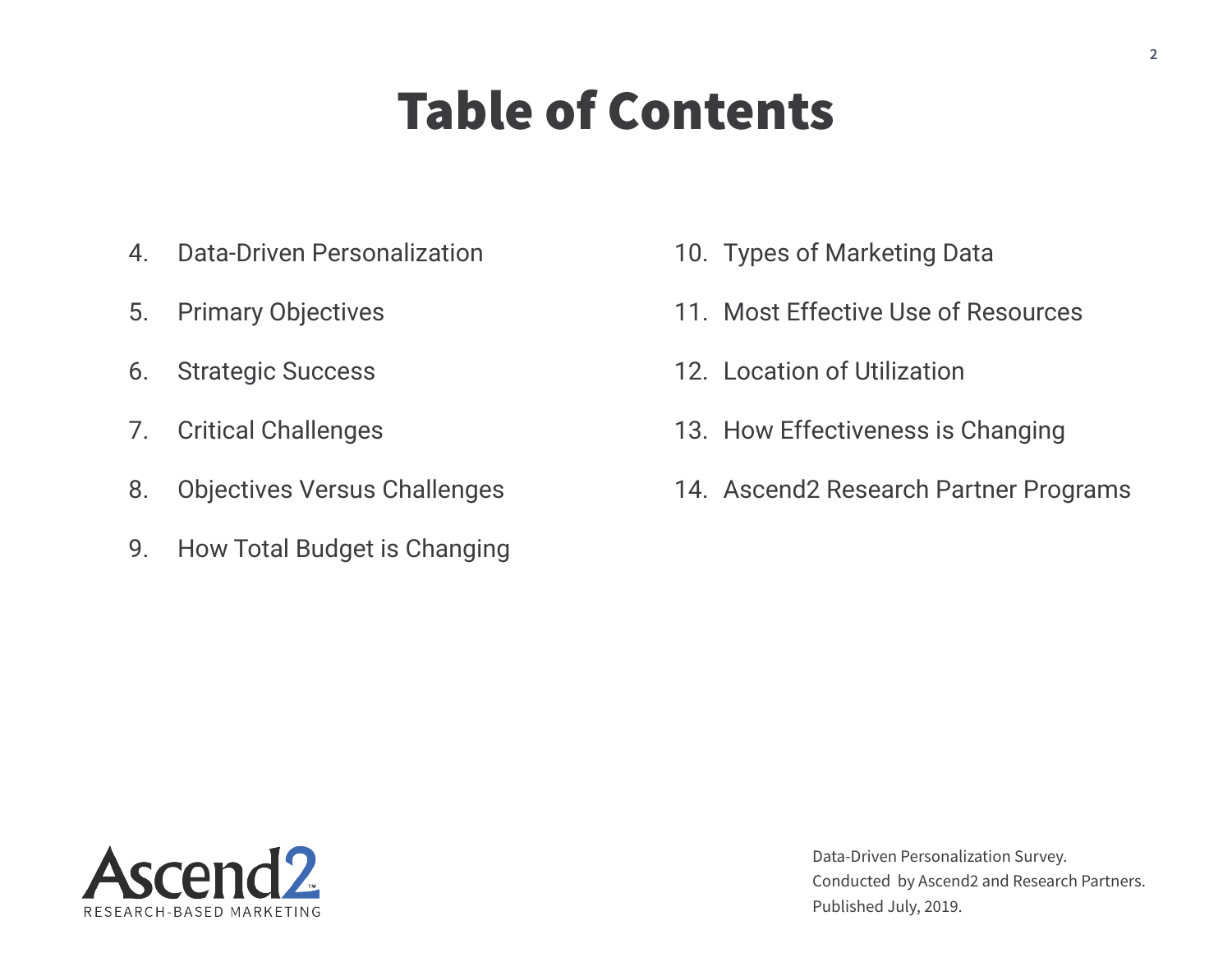Ascend2 benchmarks the performance of marketing strategies, tactics and the technology that drives them with a standardized online questionnaire and a proprietary 3-Minute Survey format.

This survey was fielded to a panel of marketing influencers and marketing research subscribers.

# Survey respondents Methodology

#### **Primary Marketing Channel**

| B <sub>2</sub> B                    | 37% |
|-------------------------------------|-----|
| B <sub>2</sub> C                    | 44% |
| <b>B2B and B2C equally</b>          | 19% |
| <b>Number of Employees</b>          |     |
| More than 500                       | 26% |
| 50 to 500                           | 17% |
| Fewer than 50                       | 57% |
| <b>Primary role in company</b>      |     |
| <b>Owner / Partner / C-Level</b>    | 43% |
| Vice President / Director / Manager | 35% |
| <b>Non-Management Professional</b>  | 22% |

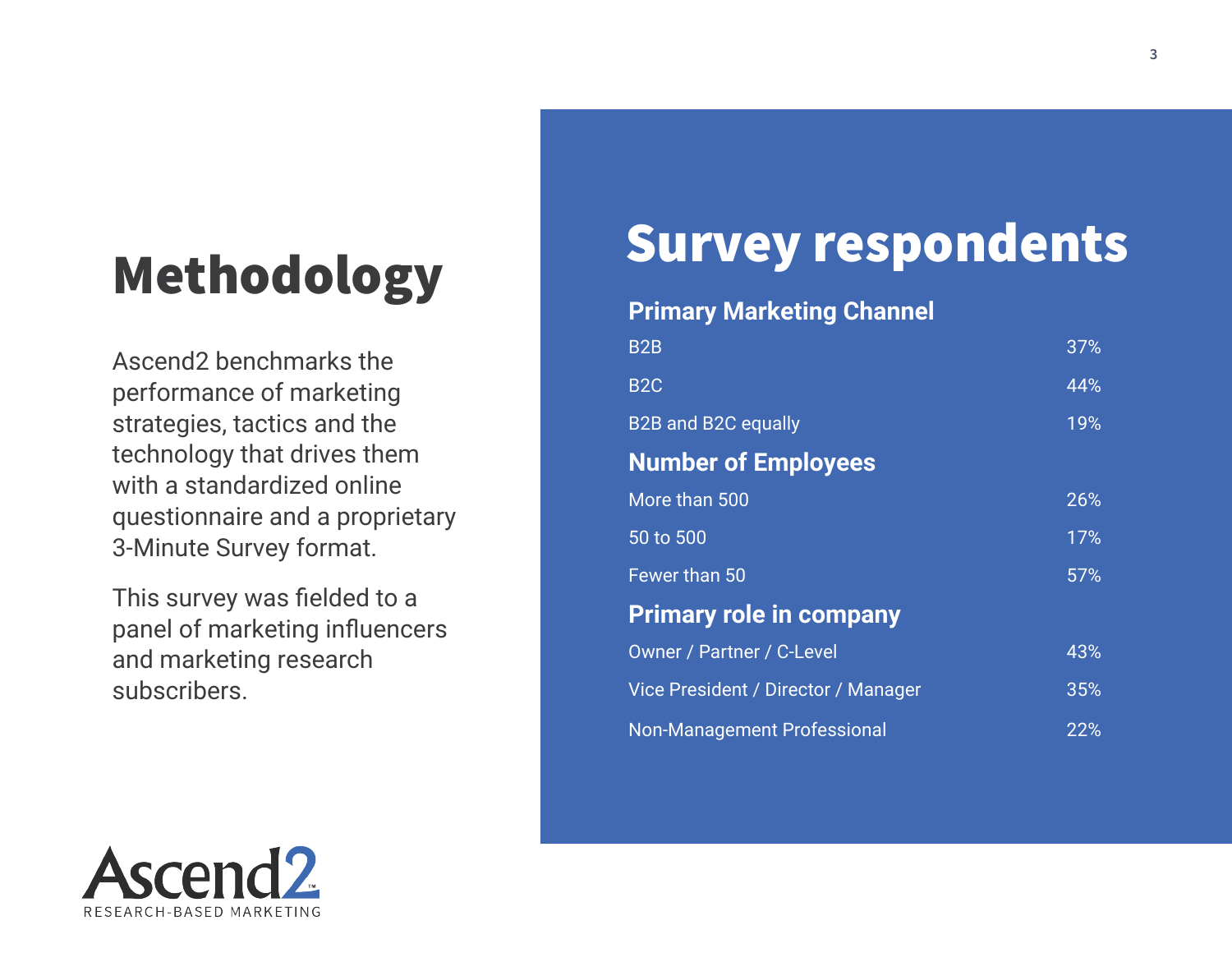#### Data-Driven Personalization

Delivering a highly personalized experience is the standard most marketers strive for. And when they succeed, the results are impressive.

#### **But how are marketers using data-driven personalization to enhance their strategy?**

To help you answer this question, Ascend2 and our Research Partners fielded the Data-Driven Personalization Survey. We thank the 251 marketing influencers who responded to this survey during the week of July 20, 2019.

This Survey Summary Report, titled Strategies, Tactics and Trends for Data-Driven Personalization, represents the opinions of all the market segments responding to the survey. Specific market segments from the survey are reported on separately and exclusively by our participating Research Partners.

This research has been produced for your use. Put it to work in your own marketing strategy. Clip the charts and write about them in your blog or post them on social media. Please share this research credited as published.

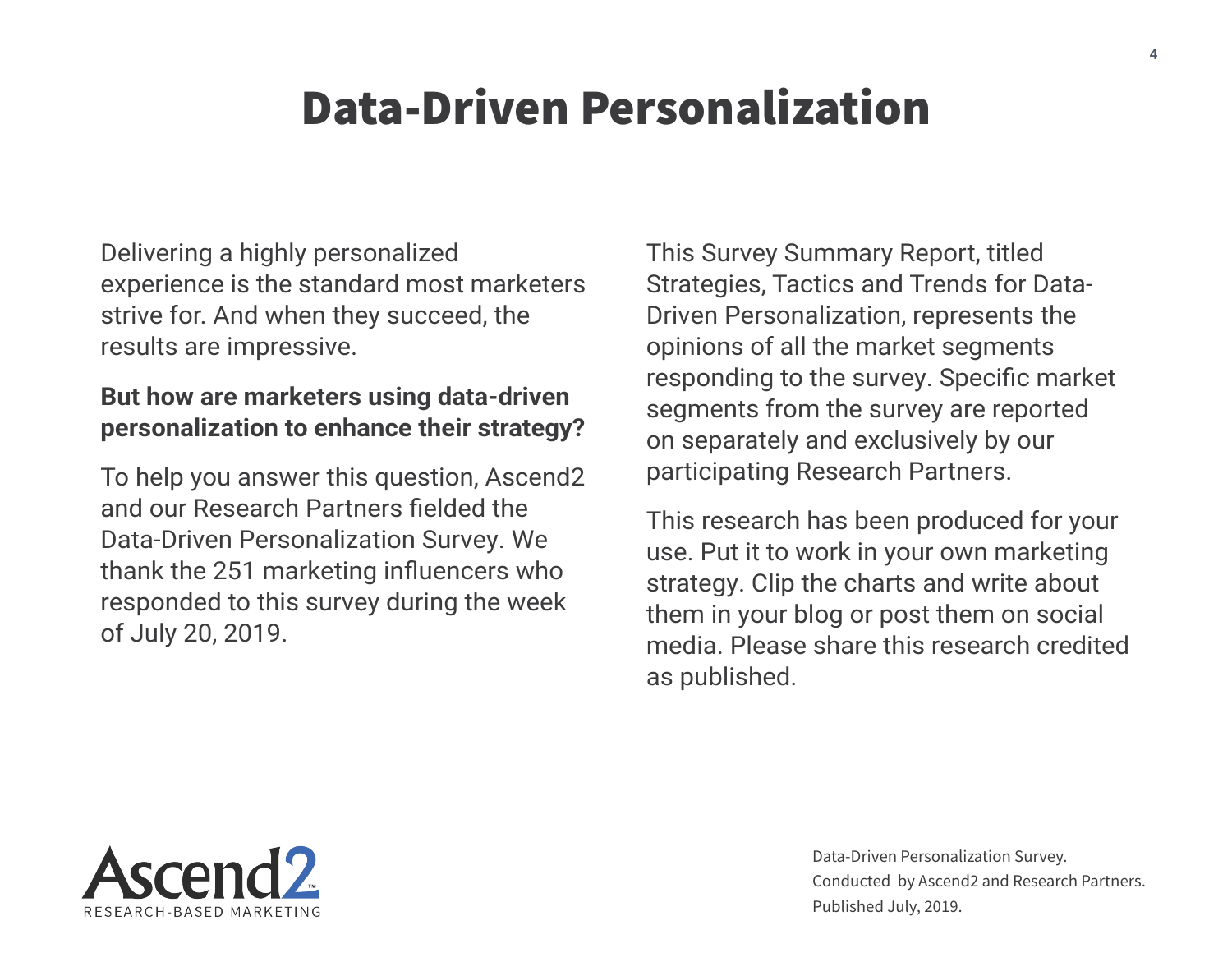### Primary Objectives

Delivering a better experience to customers is a top goal for a data-driven personalization strategy to achieve for nearly two-thirds (64%) of marketing influencers surveyed. Increasing visitor engagement and increasing conversion rates are also primary objectives according to 44% and 43% of those surveyed, respectively.



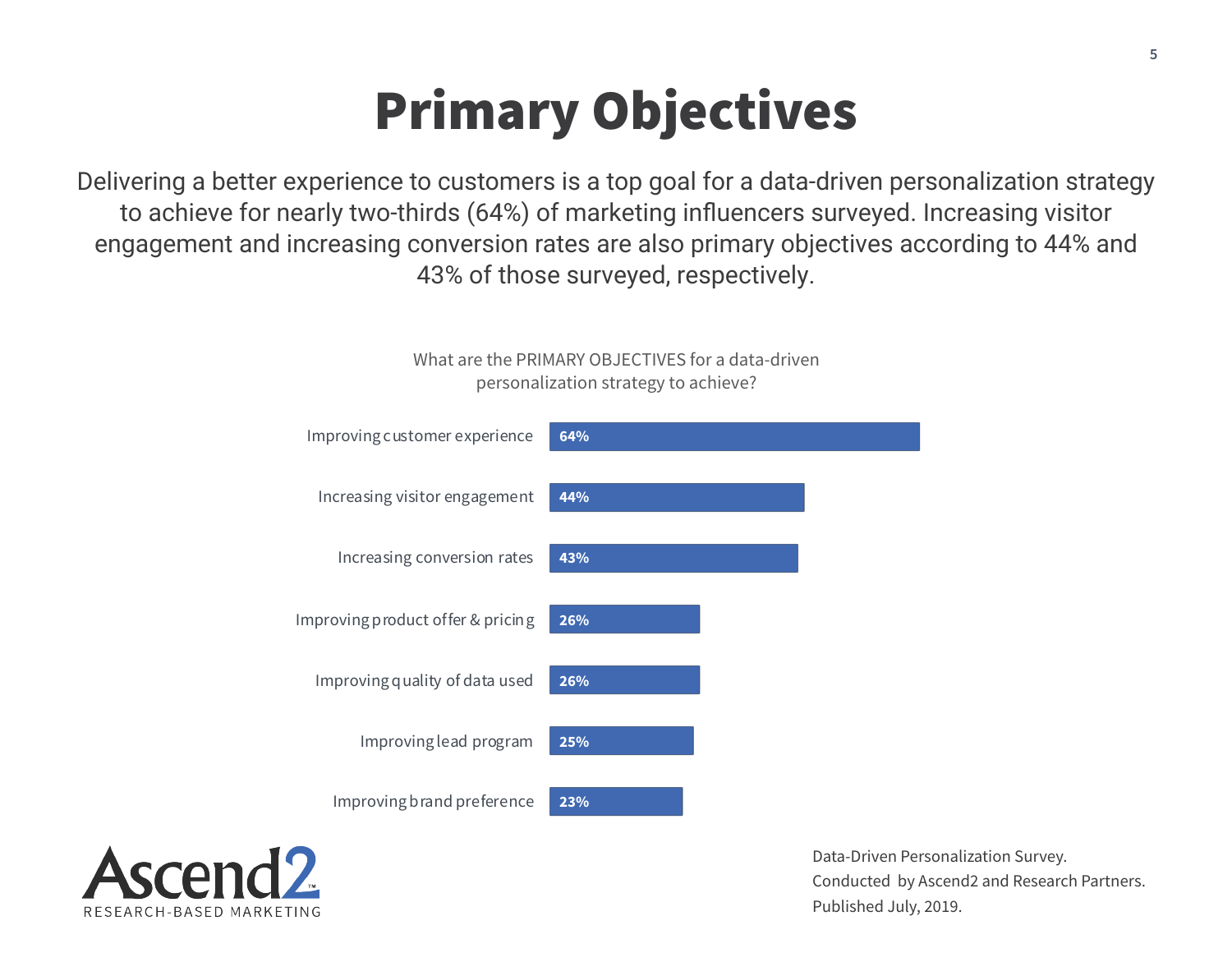#### Strategic Success

Using a foundation of collected data from an audience, a personalized approach to marketing seems to generate impressive results. Nearly all marketers surveyed (96%) would describe a datadriven personalization strategy as successful to some extent at achieving objectives. Of those surveyed, 40% report their strategy to be best-in-class when compared to competitors.



Which best describes the SUCCESS of a data-driven personalization strategy at achieving the primary objectives?

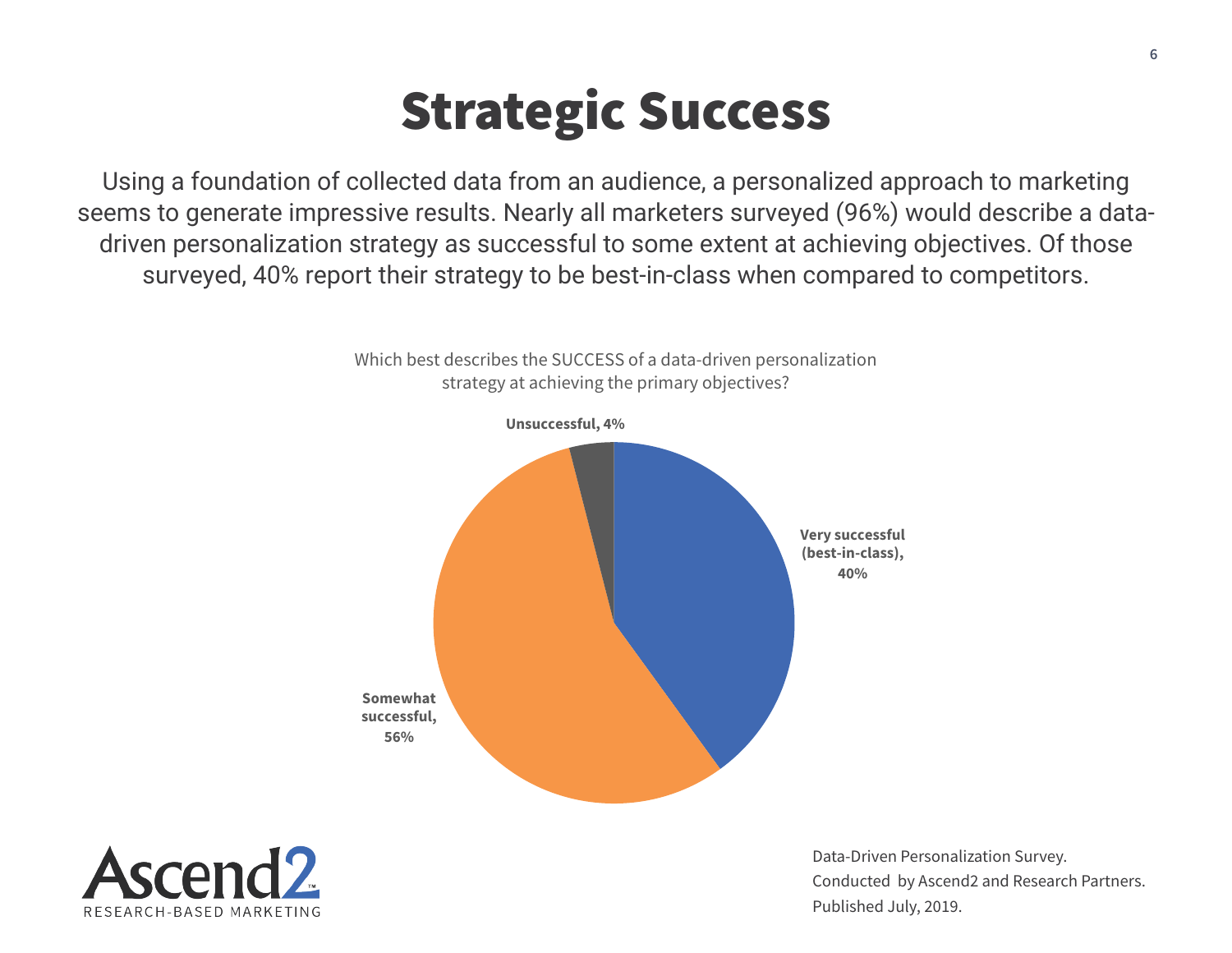#### Critical Challenges

When it comes to the success of a data-driven personalization strategy, improving the customer experience and increase visitor engagement top the list of challenges for 44% and 42% of marketers, respectively. Improving the quality of data used is also a critical challenge according to 41% of those surveyed.

What are the most CRITICAL CHALLENGES to the success of a data-



RESEARCH-BASED MARKETING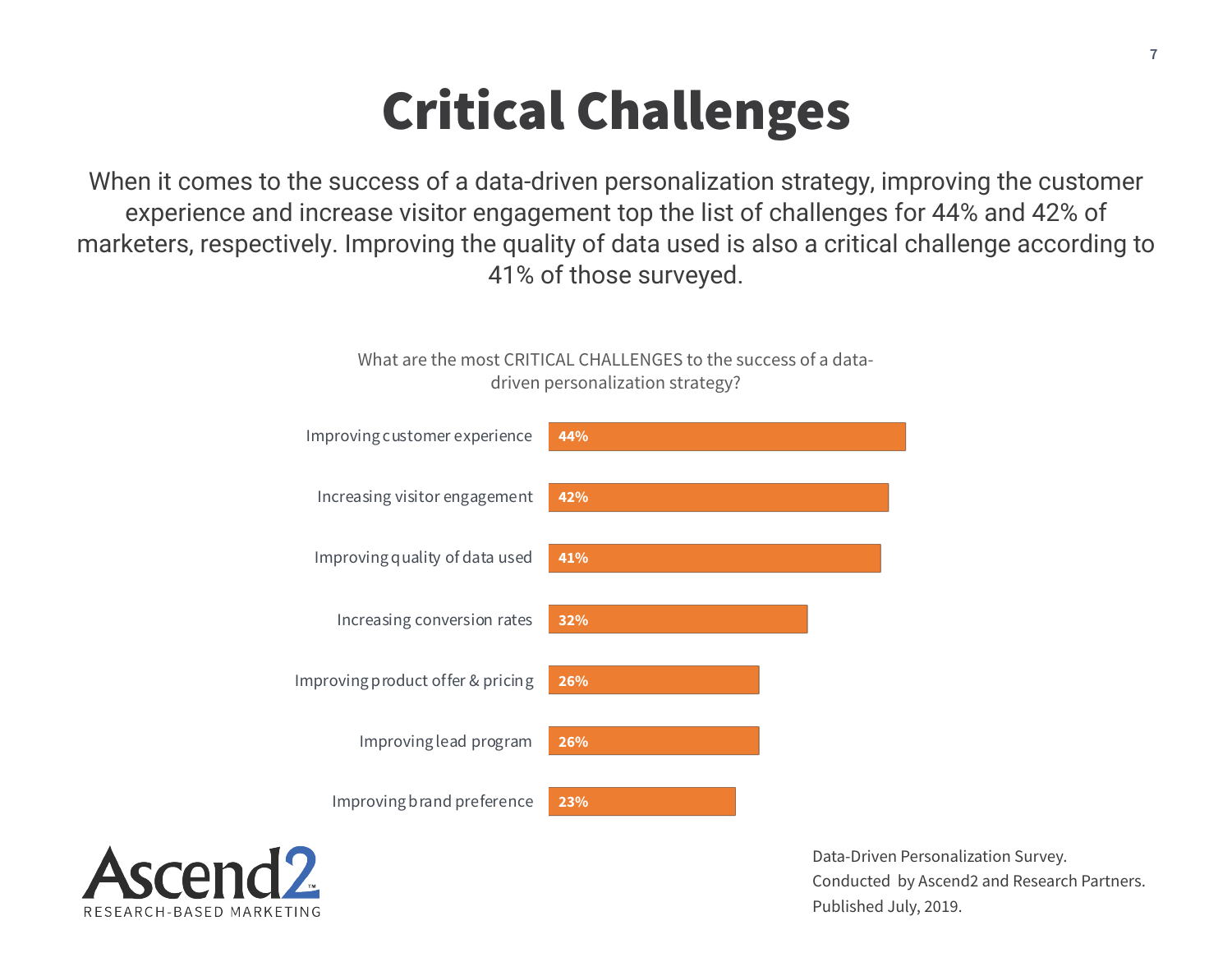## Objectives Versus Challenges

Marketers must consider what their most important objectives are in comparison to their most critical challenges. For data-driven personalization, although improving customer experience tends to be at the top of the list of critical challenges for marketers, it seems that the benefits could outweigh the cost when optimizing for strategic success.



Comparing primary objectives versus critical challenges.

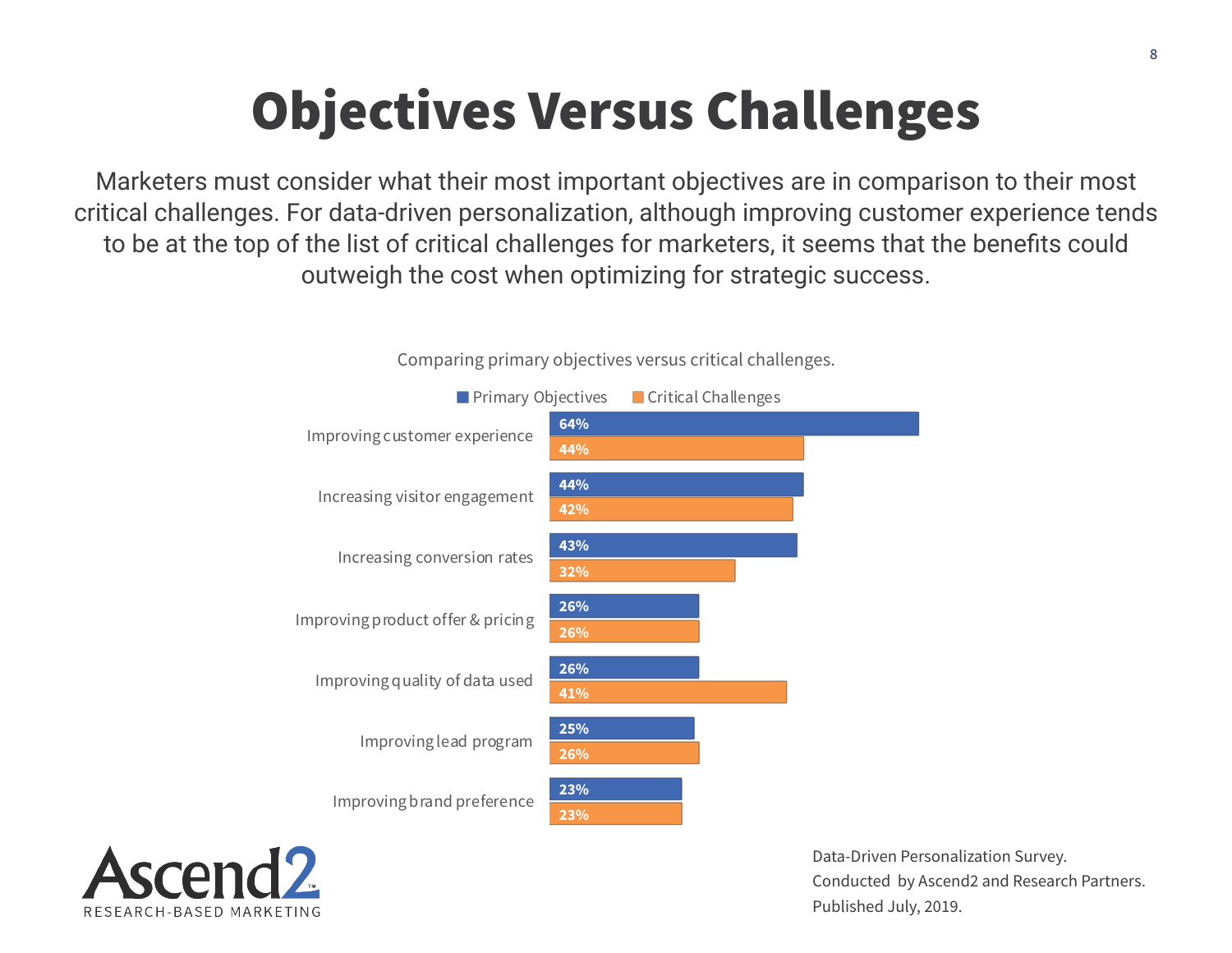#### How Total Budget is Changing

It is becoming apparent that marketers see value in dedicating time, resources and expenses to personalization in their marketing efforts. The majority of those surveyed (86%) will be devoting more of their total budget to incorporating data-driven personalization into their overall strategy. Nearly one-in-five (18%) describe this increase as significant.

> Which best describes how the TOTAL BUDGET (time, resources, expenses) is changing to deploy data-driven personalization into the overall strategy?



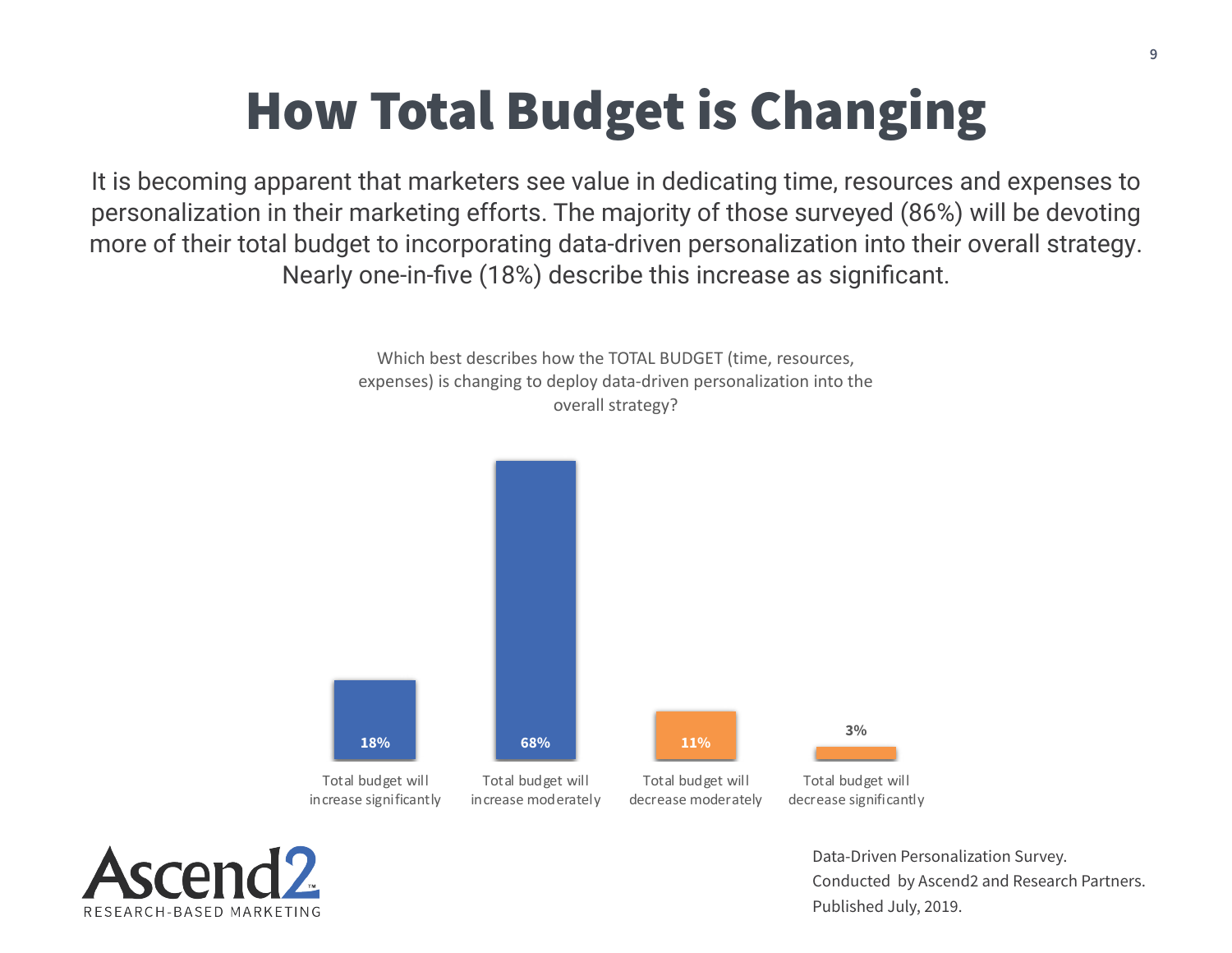#### Types of Marketing Data

Today, the type of data collected for marketing use goes far beyond the traditional name, company and title. Over half (55%) of marketing influencers say that website activity is a most important type of marketing data utilized for personalization efforts. Transaction activity is also at the top of the list of important types of data to 47% of those marketers surveyed.



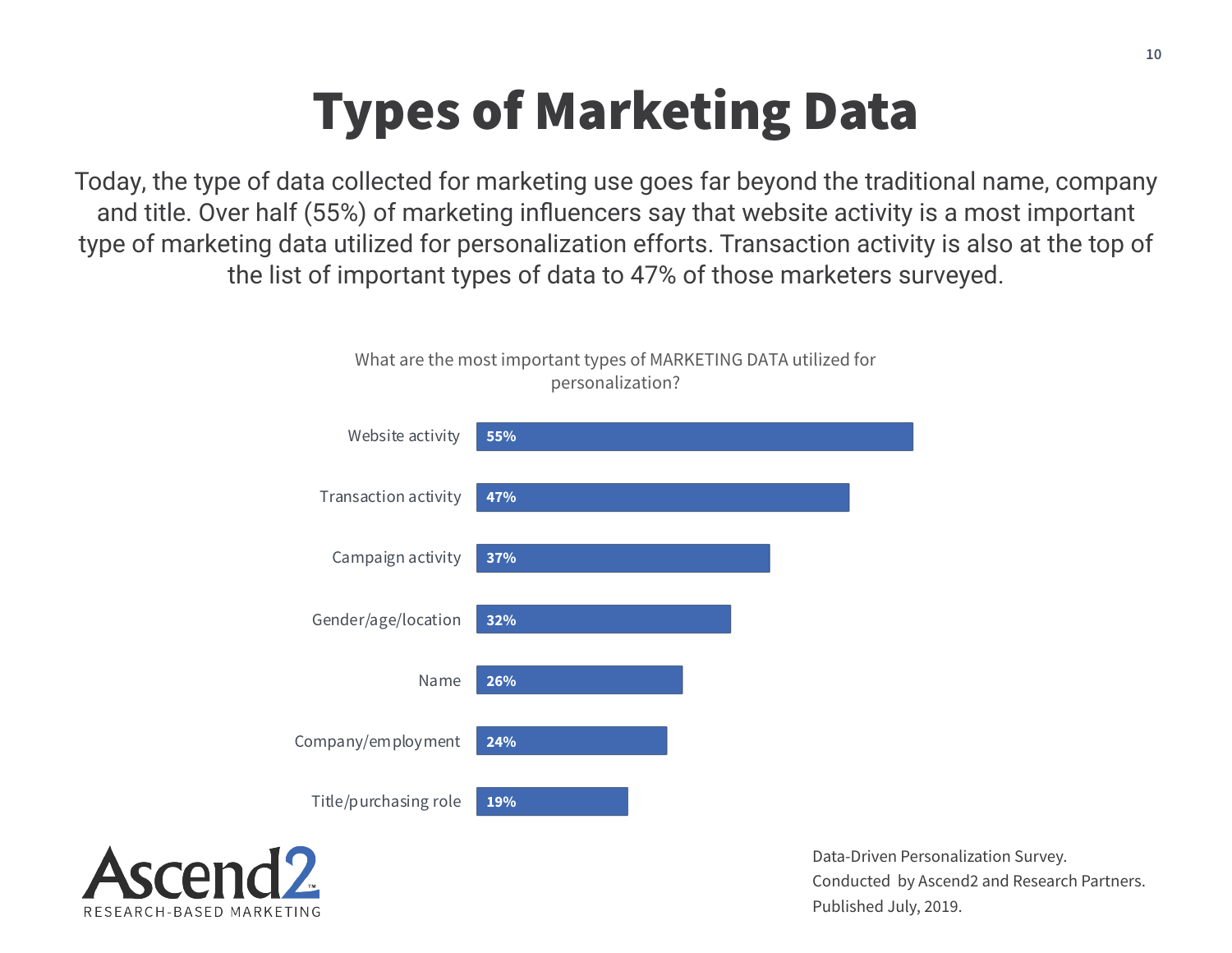#### Most Effective Use of Resources

Including data-driven personalization in an overall strategy can be technical and tedious. That is why a 59% majority of marketers report that using the combined efforts of outsourced professionals and in-house personnel is the most effective way to execute the deployment of a data-driven personalization strategy.



RESEARCH-BASED MARKETING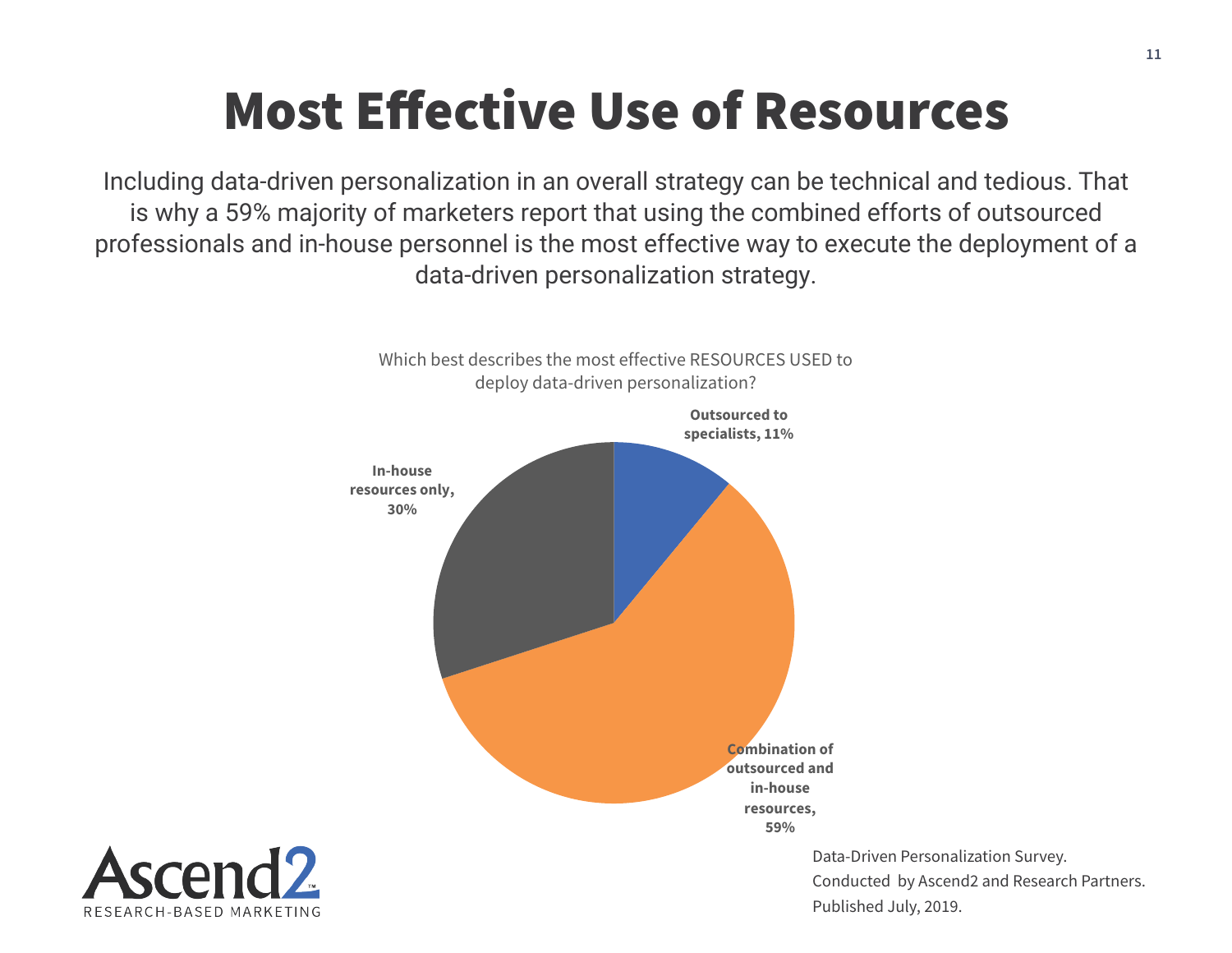#### Location of Utilization

The variety of data available to marketers is expanding rapidly. As a result, there are many places to use personalization throughout a strategy. Marketing influencers report that data-driven personalization is most often utilized in email messaging (51%), marketing content (46%) and on a website home page (40%).



Where is data-driven personalization MOST OFTEN UTILIZED?

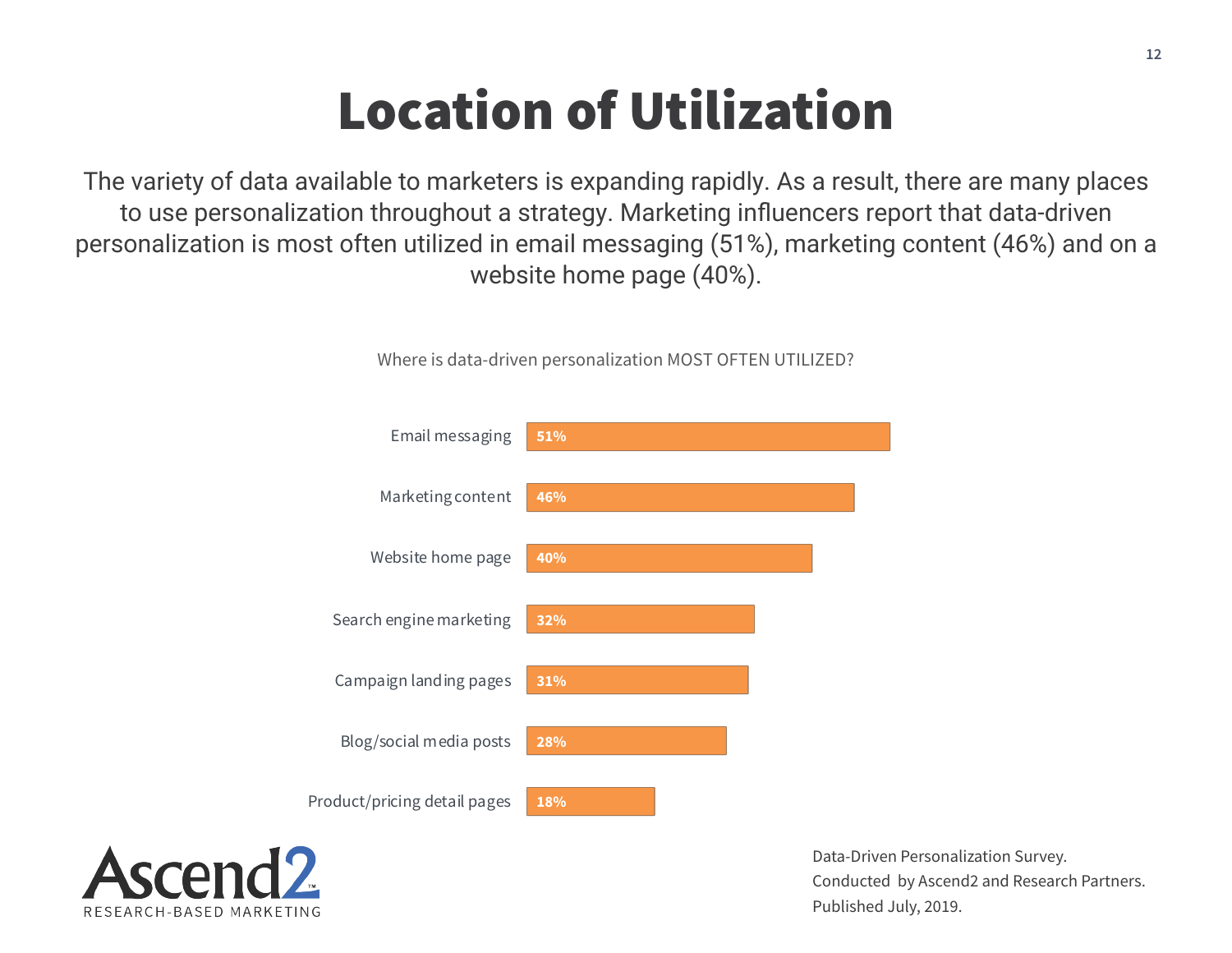## How Effectiveness is Changing

One quarter (25%) of marketing influencers surveyed report that the effectiveness of a data-driven personalization strategy is increasing substantially while 67% say it is increasing marginally. A mere 8% of marketers report a decrease to some extent in the effectiveness of data-driven personalization.

> Which best describes how EFFECTIVENESS IS CHANGING for datadriven personalization?